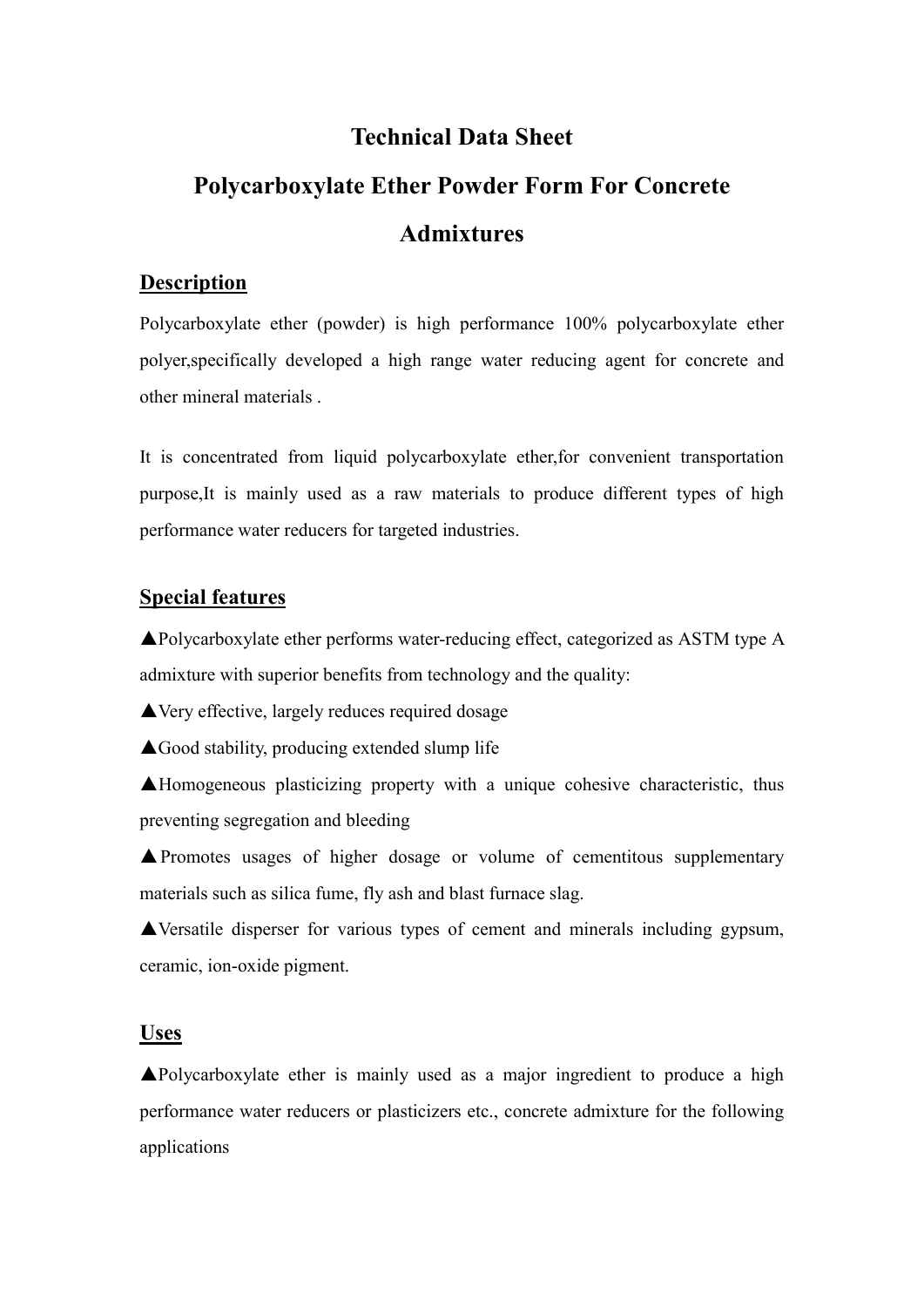- ▲High performance concrete
- ▲Self-compacting concrete
- ▲Pumpable or flowable concrete
- ▲Concrete containing silica fume, fly ash or blast furnace slag
- ▲Specially shaped concrete elements

▲Architectural concrete

▲Lightweight concrete

It can also be used as-is for above mentioned applications. However due to variations in chemical composites of cements and other materials used and for different application requirements, it is not suggested to use it directly in concrete or other materials without evaluation. The optimal performance of it in applications should be obtained through trial mixes and or through formulation adjustments by the users. For precast products processed in elevated temperate such as steam curing.

## **Specification**

| Properties            | Index                     |
|-----------------------|---------------------------|
| Physical form         | Powder                    |
| Visual Appearance     | Light pink powder         |
| Solid content $(\% )$ | 97%                       |
| Bulk Density $Kg/m^3$ | $510$ kgs/m <sup>3</sup>  |
| Viscosity             | 53(in 40% water solution) |
| pH                    | 9.0                       |
| $Cl-(\%)$             | 0.1                       |
| Stability             | No crystallization        |

### **Special notes**

Do not use it with additives containing naphthalene sulfonate. Unreliable rheological behaviors may be experienced

Do not use it for temperature treated concrete or other materials